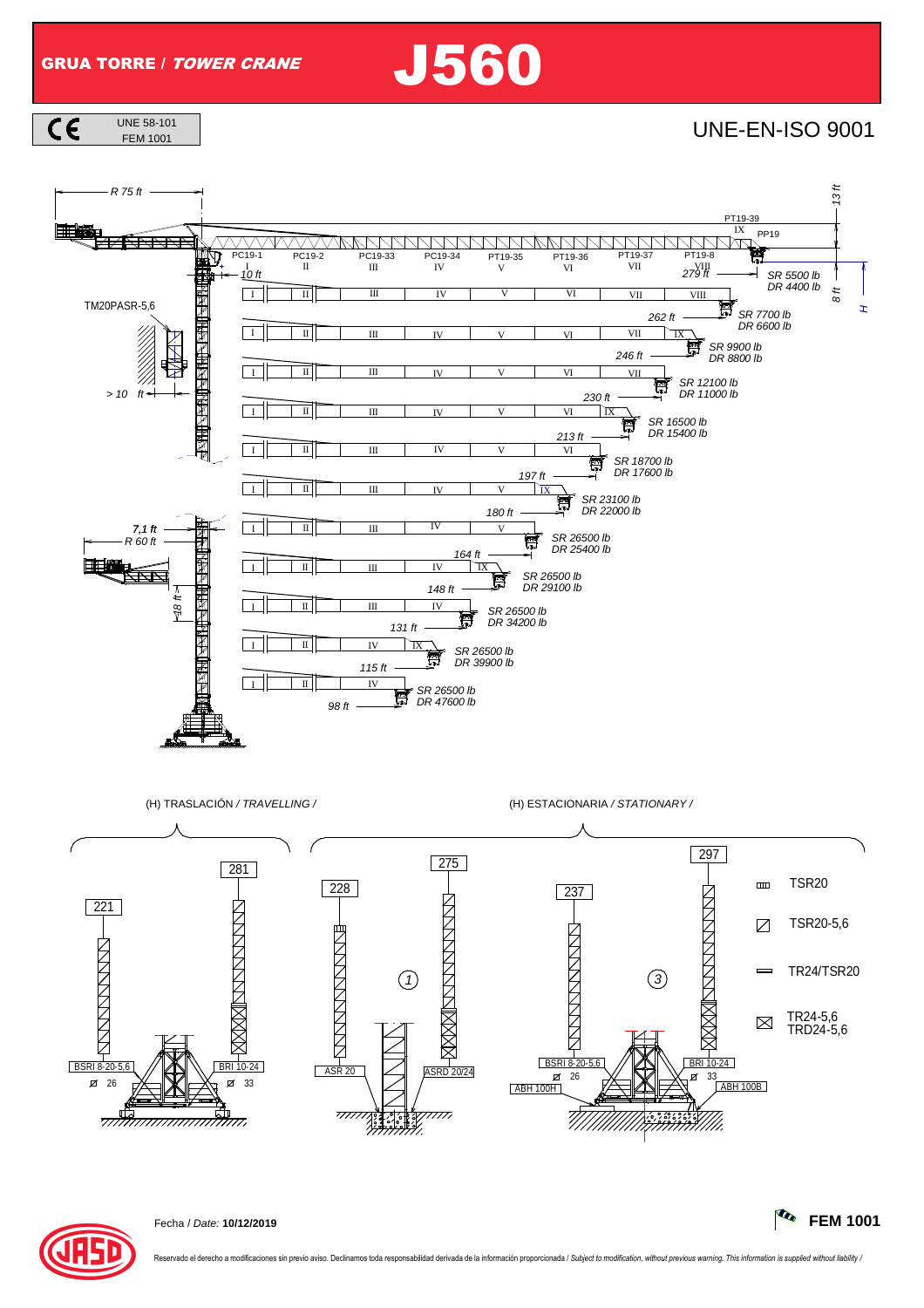|                | <b>CARGAS / LOADS</b>                      |                                            |                |                |                |                          |                                            |                |                                |                          |                |                          |                          |                | <b>J560</b>              |
|----------------|--------------------------------------------|--------------------------------------------|----------------|----------------|----------------|--------------------------|--------------------------------------------|----------------|--------------------------------|--------------------------|----------------|--------------------------|--------------------------|----------------|--------------------------|
| لمہا           |                                            |                                            |                |                |                |                          | Cargas máximas / Maximum loads             |                |                                |                          |                |                          |                          |                |                          |
|                | ST-SR (lb)                                 | Single Trolley - Single Reeving - 26500 lb |                |                |                |                          |                                            |                |                                |                          |                |                          |                          |                |                          |
| $\Box$<br>[ft] | 26500 lb                                   | Alcance del gancho [ft] / Hook reach [ft]  |                |                |                |                          |                                            |                |                                |                          |                |                          |                          |                |                          |
|                | $@$ (ft)                                   | 82                                         | 98             | 115            | 131            | 148                      | 164                                        | 180            | 197                            | 213                      | 230            | 246                      |                          | 262            | 279                      |
| 279            | 91                                         | 26500                                      | 24000          | 19900          | 16800          | 14500                    | 12600                                      | 11000          | 9700                           | 8600                     | 7700           | 6900                     |                          | 6100           | 5500                     |
| 262            | 104                                        | 26500                                      | 26500          | 23500          | 20000          | 17300                    | 15100                                      | 13300          | 11800                          | 10500                    | 9500           | 8500                     |                          | 7700           |                          |
| 246            | 115                                        | 26500                                      | 26500          | 26500          | 22600          | 19600                    | 17200                                      | 15200          | 13500                          | 12100                    | 11000          | 9900                     |                          |                |                          |
| 230            | 124                                        | 26500                                      | 26500          | 26500          | 24600          | 21400                    | 18800                                      | 16700          | 14900                          | 13400                    | 12100          |                          |                          |                |                          |
| 213            | 145                                        | 26500                                      | 26500          | 26500          | 26500          | 25900                    | 22900                                      | 20400          | 18900                          | 16500                    |                |                          |                          |                |                          |
| 197            | 148                                        | 26500                                      | 26500          | 26500          | 26500          | 26500                    | 23400                                      | 20900          | 18700                          |                          |                |                          |                          |                |                          |
| 180            | 161                                        | 26500                                      | 26500          | 26500          | 26500          | 26500                    | 25900                                      | 23100          |                                | —                        |                |                          |                          |                |                          |
| 164            | 164                                        | 26500                                      | 26500          | 26500          | 26500          | 26500                    | 26500                                      |                |                                |                          |                |                          |                          |                |                          |
| 148            | 148                                        | 26500                                      | 26500          | 26500          | 26500          | 26500                    |                                            |                |                                |                          |                |                          |                          |                |                          |
| 131            | 131                                        | 26500                                      | 26500          | 26500          | 26500          |                          |                                            |                |                                |                          |                |                          |                          |                |                          |
| 115            | 115                                        | 26500                                      | 26500          | 26500          |                |                          |                                            |                |                                |                          |                |                          |                          |                |                          |
| 98             | 98                                         | 26500                                      | 26500          |                |                |                          |                                            |                |                                |                          |                |                          |                          |                |                          |
|                |                                            |                                            |                |                |                |                          |                                            |                |                                |                          |                |                          |                          |                |                          |
| $\mathcal{A}$  | ST-DR                                      |                                            |                |                |                |                          |                                            |                | Cargas máximas / Maximum loads |                          |                |                          |                          |                |                          |
|                | [lb]                                       |                                            |                |                |                |                          | Single Trolley - Double Reeving - 52900 lb |                |                                |                          |                |                          |                          |                |                          |
| <u>kana</u>    | 52900 lb                                   |                                            |                |                |                |                          | Alcance del gancho [ft] / Hook reach [ft]  |                |                                |                          |                |                          |                          |                |                          |
| $[ft]$         | @[ft]                                      | 66                                         | 82             | 98             | 115            | 131                      | 148                                        | 164            | 180                            | 197                      | 213            | 230                      | 246                      | 262            | 279                      |
| 279            | 49                                         | 37500                                      | 28900          | 23100          | 19000          | 15900                    | 13500                                      | 11600          | 10000                          | 8700                     | 7500           | 6600                     | 5800                     | 5000           | 4400                     |
| 262            | 55                                         | 43800                                      | 33900          | 27300          | 22600          | 19000                    | 16200                                      | 14000          | 12300                          | 10800                    | 9500           | 8400                     | 7400                     | 6600           |                          |
| 246<br>230     | 61<br>66                                   | 49000<br>52900                             | 38000<br>41300 | 30700<br>33400 | 25500<br>27800 | 21600<br>23600           | 18600<br>20300                             | 16100<br>17700 | 14100<br>15600                 | 12500<br>13800           | 11100<br>12300 | 9900<br>11000            | 8800                     |                |                          |
| 213            | 77                                         | 52900                                      | 49400          | 40200          | 33600          | 28700                    | 24900                                      | 21800          | 19300                          | 17200                    | 15400          |                          |                          |                |                          |
| 197            | 78                                         | 52900                                      | 50400          | 41000          | 34400          | 29300                    | 25400                                      | 22300          | 19800                          | 17600                    |                | $\overline{\phantom{0}}$ | $\overline{\phantom{0}}$ |                |                          |
| 180            | 86                                         | 52900                                      | 52900          | 45200          | 37900          | 32500                    | 28200                                      | 24800          | 22000                          | $\overline{\phantom{0}}$ |                |                          |                          |                | $\overline{\phantom{0}}$ |
| 164            | 87                                         | 52900                                      | 52900          | 46100          | 38700          | 33100                    | 28800                                      | 25400          |                                |                          |                |                          |                          |                |                          |
| 148            | 88                                         | 52900                                      | 52900          | 46500          | 39100          | 33500                    | 29100                                      |                |                                |                          |                |                          |                          |                |                          |
| 131            | 89                                         | 52900                                      | 52900          | 47500          | 39900          | 34200                    |                                            |                |                                |                          |                |                          |                          |                |                          |
| 115            | 89                                         | 52900                                      | 52900          | 47500          | 39900          |                          |                                            |                |                                |                          |                |                          |                          |                |                          |
| 98             | 90                                         | 52900                                      | 52900          | 47600          |                | $\overline{\phantom{0}}$ |                                            |                | $\overline{\phantom{0}}$       |                          |                |                          |                          |                |                          |
|                |                                            |                                            |                |                |                |                          |                                            |                |                                |                          |                |                          |                          |                |                          |
| P <sub>1</sub> | <b>LASTRES INFERIORES / LOWER BALLASTS</b> |                                            |                |                |                | 000                      |                                            |                |                                | 0.04                     |                |                          |                          | 0 <sub>0</sub> | <b>J560</b>              |

| <b>J560</b><br><b>LASTRES INFERIORES / LOWER BALLASTS</b> |          |        |        |        |  |  |  |  |
|-----------------------------------------------------------|----------|--------|--------|--------|--|--|--|--|
| <b>BRI 10-24</b>                                          | H(ft)    | 262    | 281    | 297    |  |  |  |  |
|                                                           | $P$ (lb) | 158700 | 185200 | 211640 |  |  |  |  |
| <b>BSRI 8-20-5.6</b>                                      | H(ft)    | 184    | 203    | 237    |  |  |  |  |
|                                                           | $P$ (lb) | 211640 | 238100 | 264600 |  |  |  |  |

H: Altura bajo gancho / Height under hook<br>Para alturas intermedias tomar el lastre correspondiente a la altura superior */ For intermediate heights take the ballast corresponding to the higher height* 

## TREPADO / CLIMBING J560







Reservado el derecho a modificaciones sin previo aviso. Declinamos toda responsabilidad derivada de la información proporcionada / Subject to modification, without previous warning. This information is supplied without lia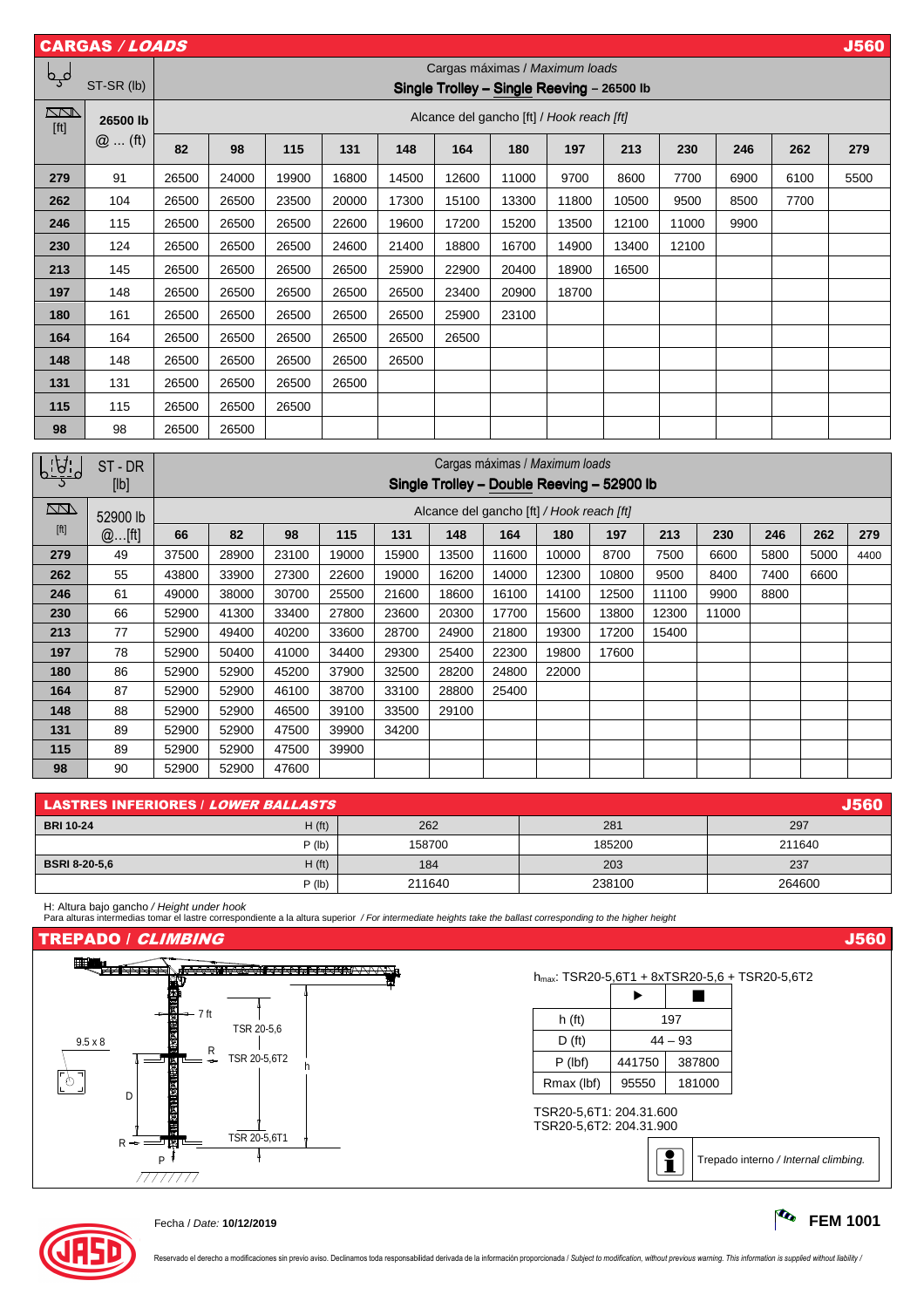## CARACTERISTICAS DE MECANISMOS / MECHANISMS J560



| ⇔                             | S.                            | ≁ਬਤੂਨ∽<br>-----                                          |                          | ag<br>M<br>480V 60Hz                                                                        |                 |
|-------------------------------|-------------------------------|----------------------------------------------------------|--------------------------|---------------------------------------------------------------------------------------------|-----------------|
| <b>TG4025VF</b><br>4 x 7,5 kW | <b>OG4006VF</b><br>4 x 7,5 kW | <b>TC15105VF</b><br><b>11 kW</b>                         | <b>TH4010</b><br>29,4 kW | EC88115VF: AMPERAGE = 182 A<br>EC150205VF: AMPERAGE = 241 A<br>EC180262VF: AMPERAGE = 279 A | i<br>$\sqrt{p}$ |
| 082<br>m/min                  | 00.8<br>r/min<br>sl/min       | 26500 lb<br>0344<br>ft/min<br>52900 lb<br>0171<br>ft/min | 2 ft/min                 | <b>ZZILVZVIR</b><br>SR.<br>2782 ft<br>$H \leq$<br>DR<br>1391 ft<br>Ħ                        |                 |

| <b>LISTA DE EMBARQUE / PACKING LIST</b>               |                                       |                   |                      |                   |                   | <b>J560</b>           |
|-------------------------------------------------------|---------------------------------------|-------------------|----------------------|-------------------|-------------------|-----------------------|
| <b>DENOMINACIÓN / DENOMINATION</b>                    |                                       |                   | $L$ [ft]             | $A$ [ft]          | H [ft]            | $P / W$ [lb]          |
| Torre inferior<br>Lower tower                         | TSRI-20-5,6<br>TRID24-5,6             | ⊠                 | 19.7<br>19.7         | 7.4<br>9.8        | 7.4<br>9.8        | 15120<br>18520        |
| Torre<br>Tower                                        | <b>TSR20</b><br>TSR20-5.6<br>TR24-5,6 |                   | 14.0<br>19.7<br>19.7 | 7.4<br>7.4<br>9.1 | 7.4<br>7.4<br>9.3 | 6900<br>9300<br>10500 |
| Torre desmontada<br>Dismantled tower                  | TRD24-5.6                             | $\rightarrow +$ A | 19.7                 | 3.8               | 8.3               | 11650                 |
| Larguero largo, reducción<br>Long crossbar, reduction | <b>TR24/TSR20</b>                     | $\overline{m}$    | 13.0                 | 2.0               | 6.0               | 5000                  |
| Larguero corto reduccion<br>Short crossbar, reduction | <b>TR24/TSR20</b>                     |                   | 6.3                  | 2.0               | 6.0               | 2330                  |



Reservado el derecho a modificaciones sin previo aviso. Declinamos toda responsabilidad derivada de la información proporcionada / Subject to modification, without previous warning. This information is supplied without lia